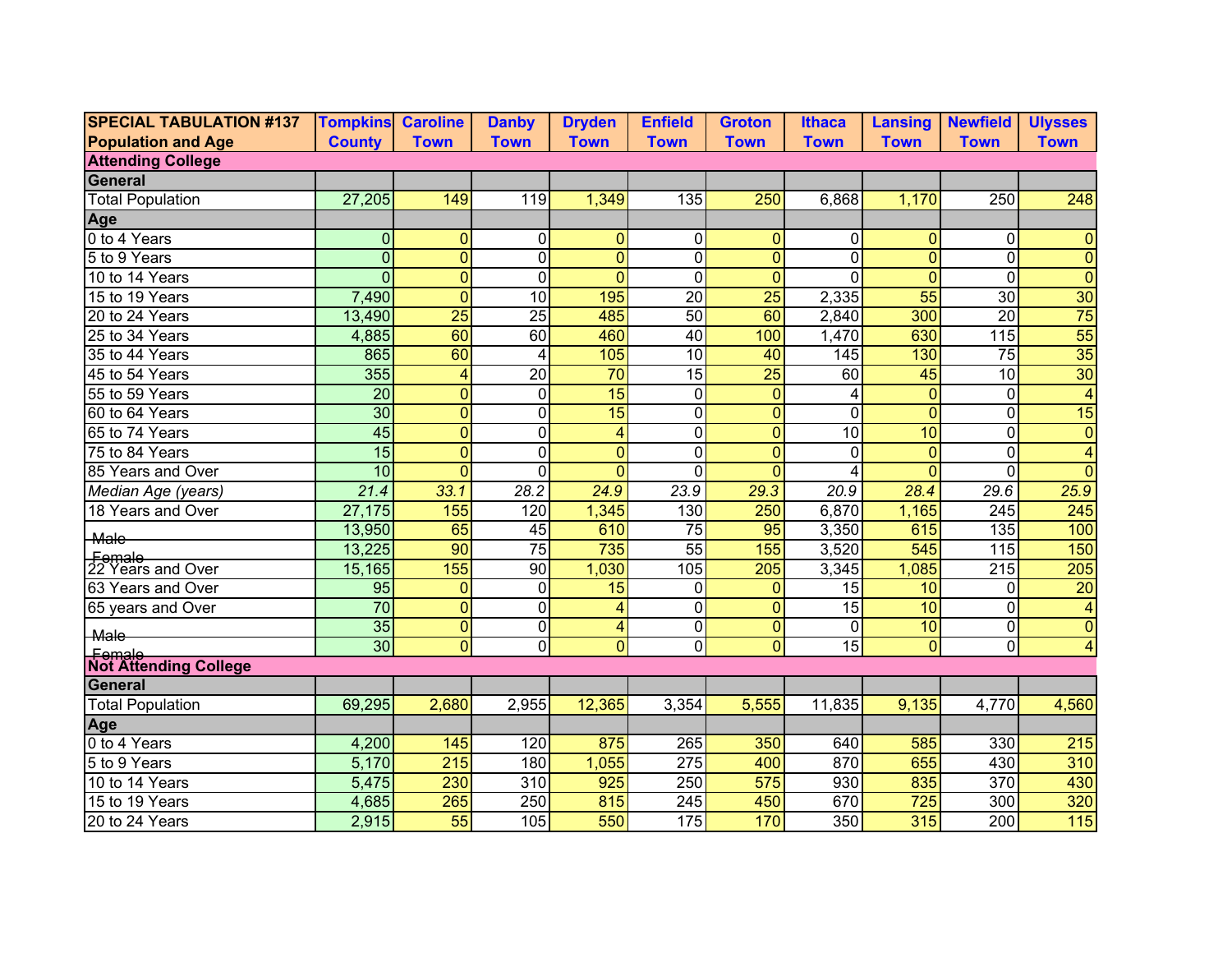| 25 to 34 Years              | 8,105  | 265   | 245   | 1,575 | 330 <sup>°</sup> | 545   | 1,135 | 1,055 | 605   | 405   |
|-----------------------------|--------|-------|-------|-------|------------------|-------|-------|-------|-------|-------|
| 35 to 44 Years              | 11,510 | 450   | 610   | 2,025 | 620              | 1,005 | 068,  | 1,490 | 815   | 710   |
| 45 to 54 Years              | 11,540 | 525   | 485   | 2,135 | 495              | 845   | 1,935 | ,560  | 820   | 910   |
| 55 to 59 Years              | 3,945  | 175   | 240   | 705   | 230              | 285   | 685   | 530   | 275   | 255   |
| 60 to 64 Years              | 2,570  | 100   | 80    | 435   | 150              | 240   | 370   | 360   | 190   | 220   |
| 65 to 74 Years              | 4,600  | 155   | 170   | 715   | 235              | 340   | 1,005 | 610   | 225   | 345   |
| 75 to 84 Years              | 3,340  | 75    | 160   | 405   | 80               | 245   | 980   | 340   | 185   | 225   |
| 85 Years and Over           | 1,240  | 25    |       | 150   | 4                | 105   | 405   | 75    | 25    | 100   |
| Median Age (years)          | 38.9   | 38.3  | 40.3  | 36.9  | 37.9             | 39    | 42.9  | 37.9  | 37    | 41.7  |
| 18 Years and Over           | 50,930 | 1,905 | 2,145 | 8,905 | 2,415            | 3,905 | 8,870 | 6,455 | 3,430 | 3,330 |
| <b>Male</b>                 | 24,040 | 925   | 1,115 | 4,380 | 1,195            | 1,910 | 4,085 | 3,075 | 1,545 | 1,545 |
|                             | 26,890 | 980   | 1,025 | 4,525 | 1,220            | 1,990 | 4,785 | 3,380 | ,890  | 1,785 |
| Female<br>22 Years and Over | 49,320 | 1,825 | 2,065 | 8,590 | 2,325            | 3,755 | 8,670 | 6,255 | 3,315 | 3,270 |
| 63 Years and Over           | 10,660 | 310   | 355   | 1,475 | 395 l            | 840   | 2,600 | 1,215 | 560   | 820   |
| 65 years and Over           | 9,180  | 255   | 325   | 1,275 | 320              | 690   | 2,390 | 1,020 | 435   | 670   |
| <b>Male</b>                 | 3,685  | 130   | 160   | 560   | 140              | 285   | 985   | 390   | 175   | 270   |
| Female                      | 5,495  | 125   | 165   | 715   | 185              | 410   | 1,405 | 630   | 260   | 400   |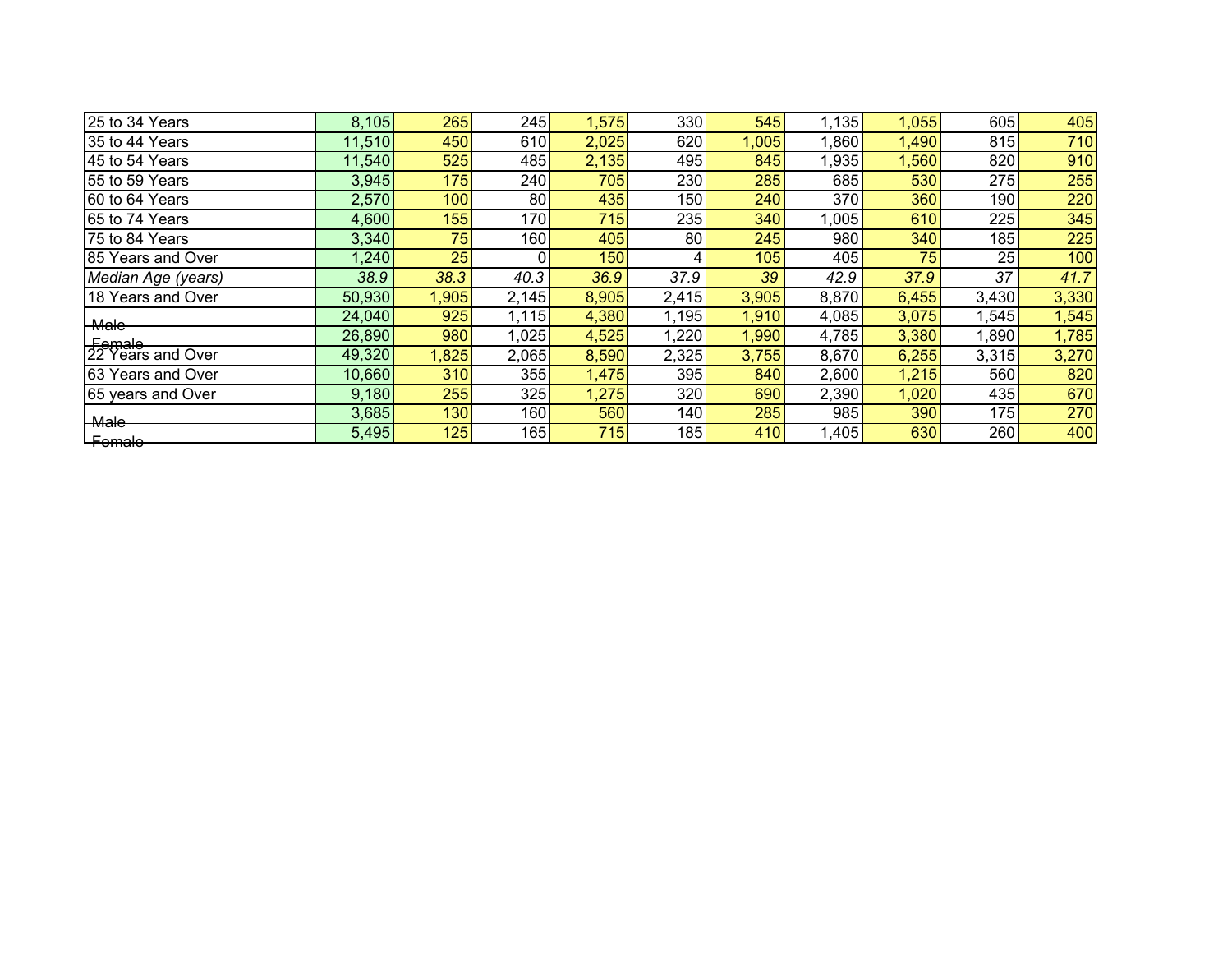| <b>Ithaca</b>     | <b>Cay Hts</b>   | <b>Dryden</b>    | <b>Freeville</b> | <b>Groton</b>   | <b>Lansing</b>          | <b>Tru'burg</b> |
|-------------------|------------------|------------------|------------------|-----------------|-------------------------|-----------------|
| <b>City</b>       | <b>Village</b>   | <b>Village</b>   | <b>Village</b>   | <b>Village</b>  | <b>Village</b>          | <b>Village</b>  |
|                   |                  |                  |                  |                 |                         |                 |
|                   |                  |                  |                  |                 |                         |                 |
| 16,669            | 785              | 139              | 32               | 95              | 648                     | 93              |
|                   |                  |                  |                  |                 |                         |                 |
| 0                 | 0                | 0                | 0                | 0               | 0                       | 0               |
| 0                 | $\mathbf 0$      | 0                | $\mathbf{0}$     | 0               | $\overline{0}$          | 0               |
| 0                 | $\overline{0}$   | 0                | $\overline{0}$   | 0               | $\overline{0}$          | 0               |
| 4,785             | 190              | $\overline{24}$  | $\overline{0}$   | 0               | $\overline{30}$         | 19              |
| 9,620             | 334              | 60               | 14               | $\overline{24}$ | 180                     | $\overline{29}$ |
| 1,895             | 203              | 29               | 10               | $\overline{23}$ | 375                     | 14              |
| 260               | 34               | 14               | $\overline{0}$   | 29              | 44                      | $\overline{19}$ |
| 75                | 10               | 4                | $\overline{8}$   | 19              | 15                      | $\overline{8}$  |
| $\mathbf 0$       | 4                | 4                | $\overline{0}$   | $\mathbf 0$     | $\overline{0}$          | 4               |
| $\mathbf 0$       | $\overline{0}$   | $\mathbf{0}$     | $\overline{0}$   | $\mathbf 0$     | $\overline{0}$          | $\mathbf 0$     |
| 20                | $\overline{10}$  | 4                | $\overline{0}$   | $\mathbf 0$     | $\overline{4}$          | $\mathbf 0$     |
| 10                | $\overline{0}$   | $\mathbf 0$      | $\overline{0}$   | $\mathbf{0}$    | $\overline{0}$          | $\mathbf{0}$    |
| 4                 | $\overline{0}$   | $\overline{0}$   | $\overline{0}$   | $\overline{0}$  | $\overline{0}$          | $\mathbf 0$     |
| $\overline{21.1}$ | N/A              | N/A              | N/A              | N/A             | N/A                     | N/A             |
| 16,650            | 778              | 130              | $\overline{24}$  | 90              | 635                     | $\overline{78}$ |
| 8,865             | 379              | 65               | 10               | $\overline{23}$ | 365                     | 39              |
| 7,790             | 394              | $\overline{70}$  | $\overline{19}$  | 64              | $\overline{274}$        | $\overline{43}$ |
| 8,735             | 438              | 85               | $\overline{24}$  | 85              | 595                     | $\overline{58}$ |
| $\overline{35}$   | 10               | 4                | $\overline{0}$   | $\mathbf 0$     | 4                       | 0               |
| 35                | 10               | 4                | $\overline{0}$   | $\mathbf 0$     | $\overline{\mathbf{4}}$ | $\mathbf 0$     |
| $\overline{25}$   | $\overline{0}$   | 4                | $\overline{0}$   | $\mathbf 0$     | $\overline{\mathbf{4}}$ | $\mathbf 0$     |
| $\overline{10}$   | 10               | $\overline{0}$   | $\overline{0}$   | $\overline{0}$  | $\overline{0}$          | $\overline{0}$  |
|                   |                  |                  |                  |                 |                         |                 |
|                   |                  |                  |                  |                 |                         |                 |
| 12,095            | 2,646            | 1,664            | 450              | 2,328           | 2,317                   | 1,491           |
|                   |                  |                  |                  |                 |                         |                 |
| 685               | 65               | 125              | 24               | 115             | 190                     | 74              |
| 780               | $\overline{215}$ | 165              | 40               | 150             | 74                      | 100             |
| 620               | 145              | $\overline{125}$ | 49               | 270             | 100                     | 148             |
| 650               | $\overline{125}$ | 95               | $\overline{29}$  | 180             | 130                     | 135             |
| 880               | $\overline{54}$  | 60               | $\overline{24}$  | 64              | 115                     | $\overline{34}$ |